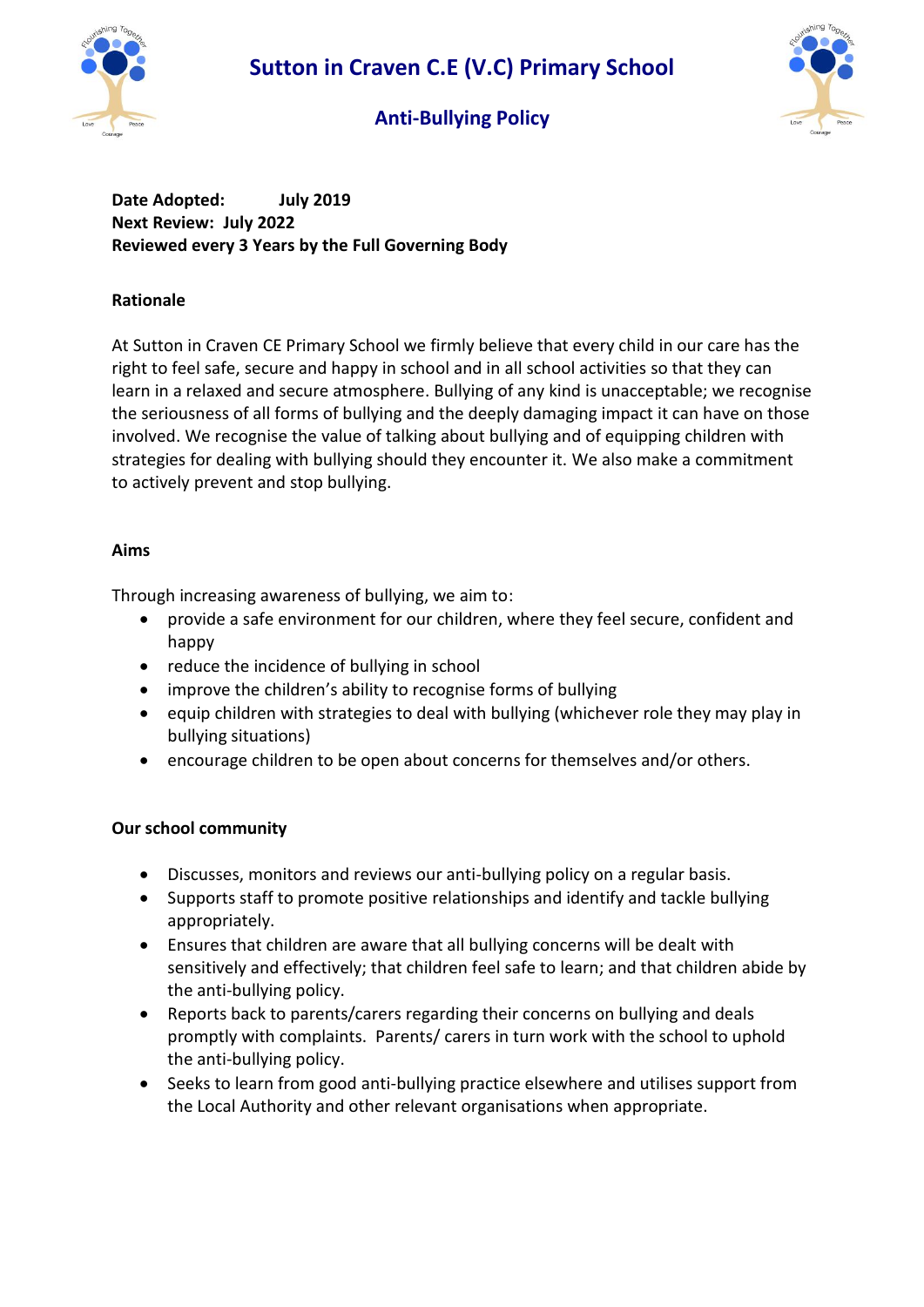### **Definition of bullying**

Bullying is:

### *"Behaviour by an individual or a group, usually repeated over time, that intentionally hurts another individual either physically or emotionally".*

- Deliberately hurtful
- Ongoing (it is not the same as random unprovoked aggressive acts)
- Unequal and difficult to counteract by the person being bullied (it involves a power imbalance – this can result from size, number, status or as a result of having access to limited resources)
- Can be indirect or direct
	- physical (e.g. hitting or kicking)
	- verbal (e.g. abuse or name-calling)
	- non-verbal (e.g. gestures and looks)
	- psychological (e.g. excluding or threats)

Bullying includes: name calling, taunting, mocking, making offensive comments,; kicking; hitting; taking belongings; inappropriate text messaging and emailing; sending offensive or degrading images by phone or via the internet; producing offensive graffiti; gossiping; excluding people from groups and spreading hurtful and untruthful rumours.

We recognise the specific guises and problems associated with cyber-bullying and teach our children how to stay safe online. We provide information for parents on the nature and risks of cyber-bullying and on how to help protect and inform their children.

# **Forms of bullying covered by this Policy**

People are bullied for a variety of reasons. Bullying can happen to anyone.

This policy covers all types of bullying. Bullying can be:

- Physical e.g. pushing, kicking, hitting, punching or any use of violence
- Emotional e.g. being unfriendly, excluding, tormenting (e.g. hiding books, threatening gestures)
- Verbal e.g. name-calling, sarcasm, spreading rumours, teasing
- Related to race, religion or culture e.g. racial taunts, graffiti, gestures
- Related to special educational needs
- Related to appearance or health conditions
- Related to sexual orientation
- Sexist or sexual bullying e.g. unwanted physical contact or sexually abusive comments
- Cyber-bullying e.g. email & internet chat room misuse; mobile threats by text messaging & calls; misuse of associated technology, i.e. camera & video facilities

This policy also covers the bullying of school staff, by children, parents or other staff.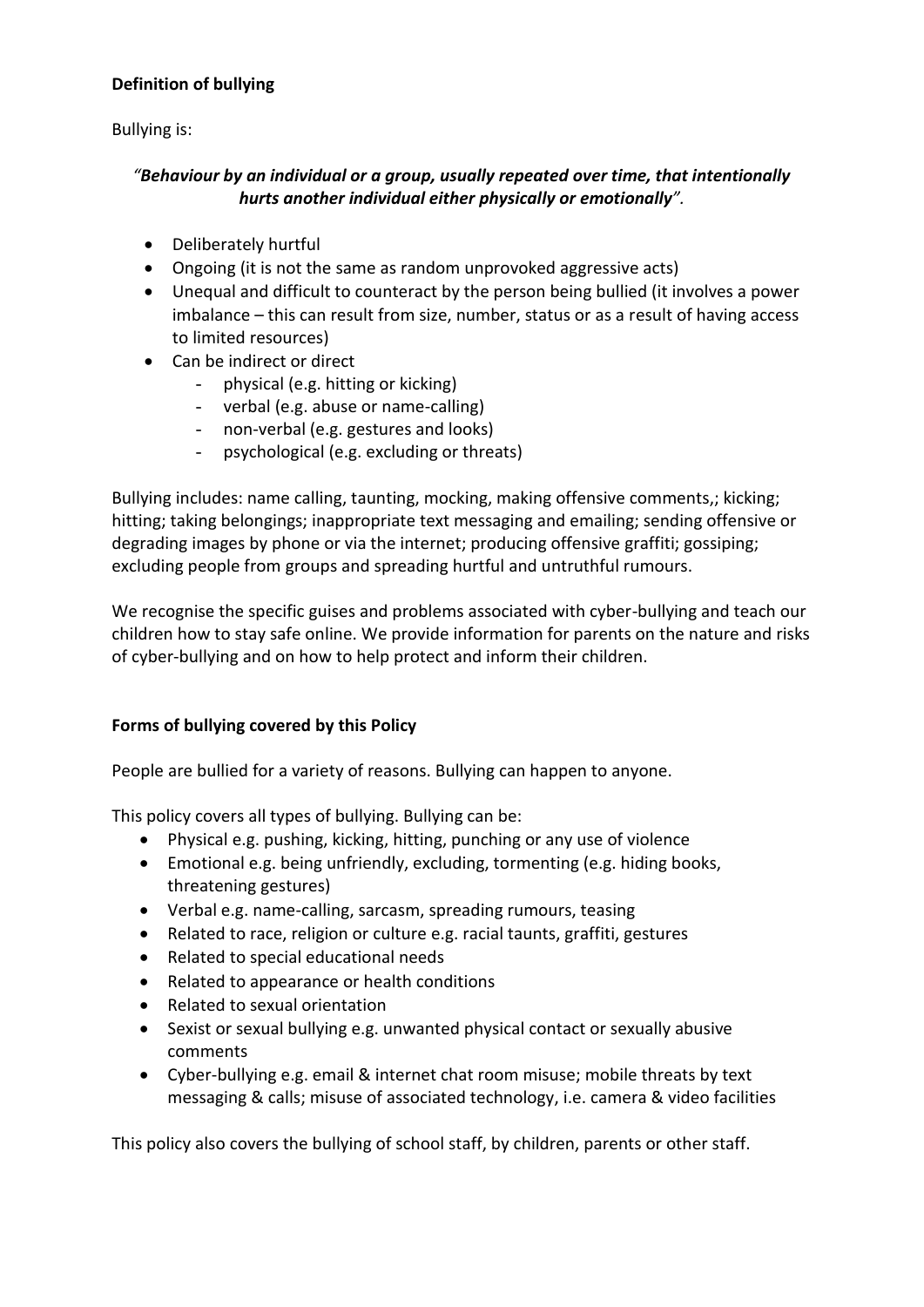There is no hierarchy of bullying and no form of bullying is tolerated at Sutton in Craven CE Primary School. We are a **TELLING** school: we encourage and support all members of our school community to report bullying and are committed to finding solutions that work.

#### **Why is it important to respond to bullying?**

Bullying hurts and no one deserves to be a victim of bullying. Everybody has the right to be treated with respect. Pupils who are bullying need to learn different ways of behaving.

Schools have a responsibility to respond promptly and effectively to issues of bullying.

#### **Our Whole School Approach**

The Sutton in Craven CE Primary School approach to tackling bullying is both preventative and reactive.

We use PSHCE sessions to develop self-awareness, personal management of feelings, motivation, empathy and social skills in all our children. We actively teach children strategies for developing behavioural skills which create positive relationships and the necessary skills for identifying and coping with potential bullying behaviour. Our work on an Anti-Bullying theme focuses specifically on the bullying that sometimes happens between children, on the feelings involved and on the varied roles that people take on within bullying situations; the person(s) displaying bullying behaviour, the person(s) being bullied and the 'witnesses' or by-standers.

Our whole school ethos both within and outside of classrooms is one based on respect and consideration for all, listening to our own and others' feelings, and a strong behavioural code developed and continually reviewed by our whole school community.

As a school community we understand that there are different roles within bullying. We also understand that the same child can adopt different roles at different times, or indeed at the same time.

- The ring-leader, the person who through their social power can direct bullying activity.
- Assistants/associates who actively join in the bullying (sometimes because they are afraid of the ring-leader).
- Reinforcers who give positive feedback to the bully, perhaps by smiling or laughing.
- Outsiders/bystanders who stay back or stay silent and thereby appear to condone or collude with the bullying behaviour.
- Defenders who try and intervene to stop the bullying or comfort children who experience bullying.

#### **Identifying and responding to bullying**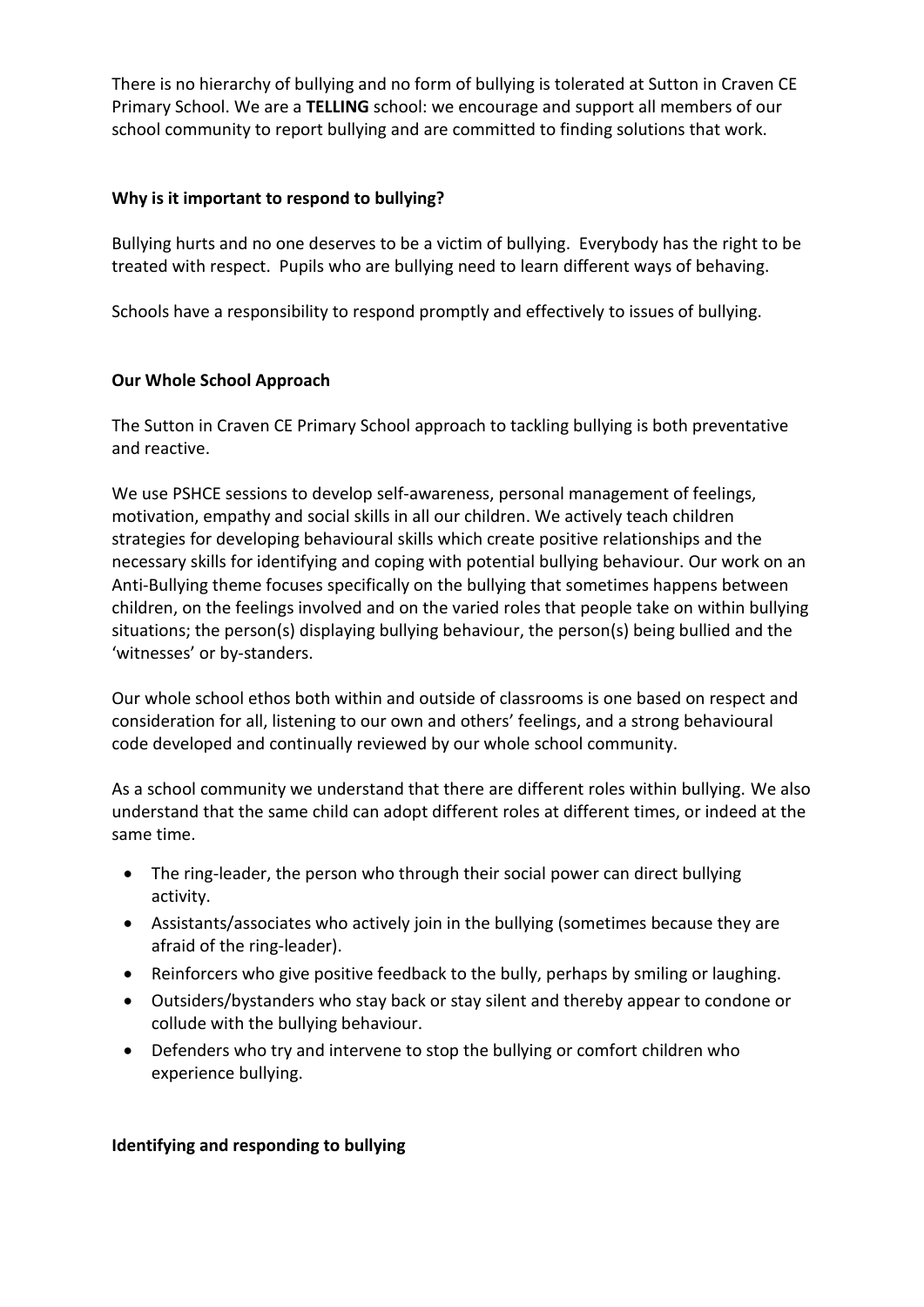Work with staff and outside agencies to identify all forms of prejudice-driven bullying

- Are pro-active in early identification of pupils who may be at risk
- Use data e.g. deteriorating attendance, poor punctuality, lack of progress and diminishing achievement as potential indicators of vulnerability to, or suffering from bullying
- Consider emotional, behavioural and physical problems as potential signs of bullying.
- Actively provide systematic opportunities to develop children's social and emotional skills, including their resilience
- Consider opportunities for addressing bullying including through the curriculum, through displays, through peer support and through the School Council.
- Train all staff to identify bullying and follow anti-bullying policy and procedures.
- Carefully select appropriate strategies and external support where this is needed.

### **Possible signs and symptoms**

A child may indicate by signs or behaviour that he or she is being bullied. Adults should be aware of these possible signs and that they should investigate if a child:

- is frightened of walking to or from school
- doesn't want to go on the school / public bus
- begs to be driven to school
- changes their usual routine
- is unwilling to go to school (school phobic)
- begins to truant
- becomes withdrawn anxious, or lacking in confidence
- starts stammering
- attempts or threatens suicide or runs away
- cries themselves to sleep at night or has nightmares
- feels ill in the morning
- begins to do poorly in school work
- comes home with clothes torn or books damaged
- has possessions which are damaged or " go missing"
- asks for money or starts stealing money
- has unexplained cuts or bruises
- becomes aggressive, disruptive or unreasonable
- is bullying other children or siblings
- stops eating
- is frightened to say what's wrong
- gives improbable excuses for any of the above
- is afraid to use the internet or mobile phone
- is nervous and jumpy when a cyber message is received

These signs and behaviours could indicate other problems, but bullying should be considered a possibility and should be investigated.

We: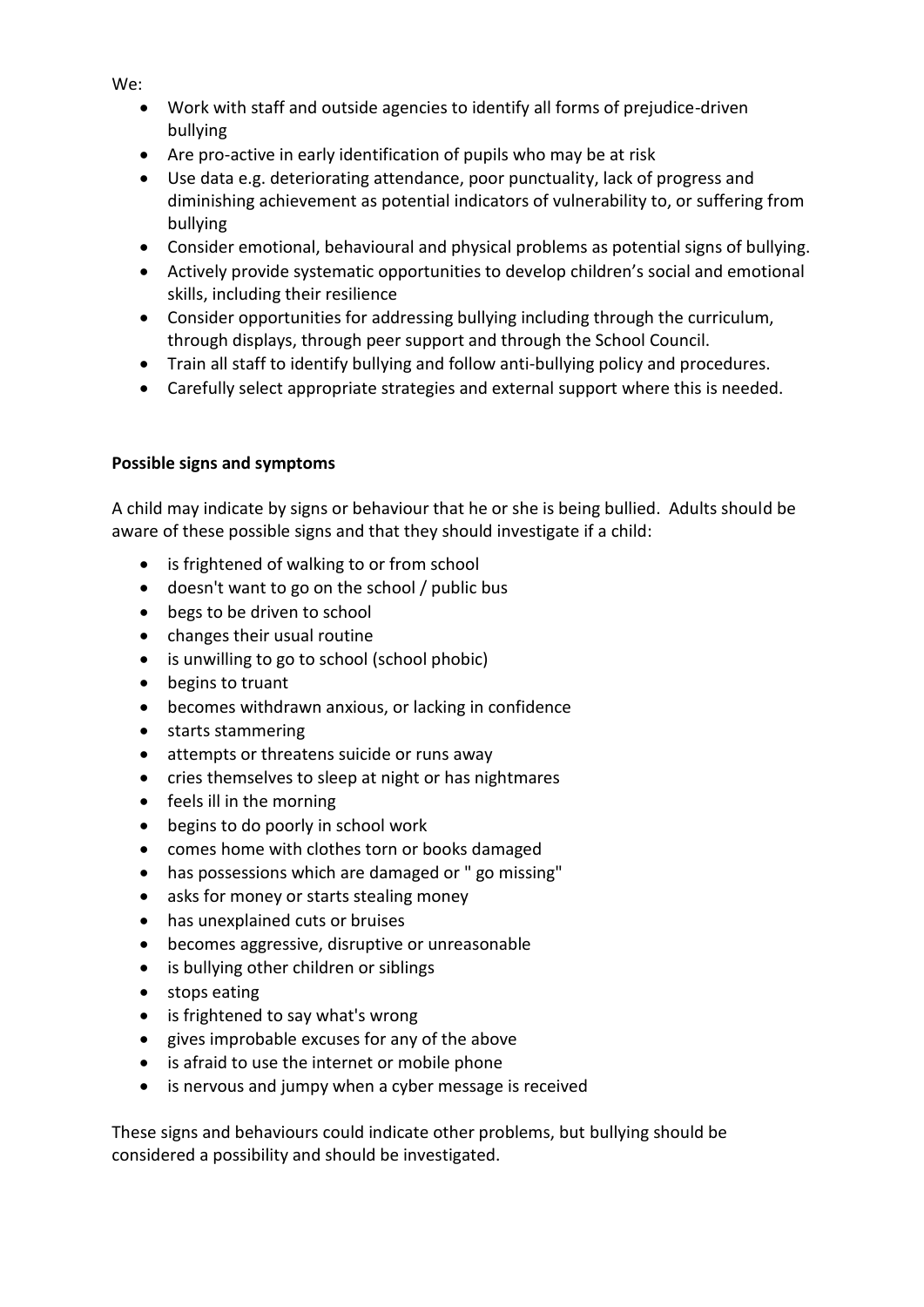#### **Dealing with bullying incidents**

#### *For children who experience bullying behaviour*

- Report bullying incidents to a trusted adult either at school or at home
- Talk to the headteacher or another member of staff of their choice about their experiences
- Immediate steps to ensure they feel safe again e.g. additional focused circle time
- A meeting between the child's teacher and/or headteacher and the child's parents to discuss what has happened and agree support (follow-up discussions planned)
- Support with 1:1 discussion and activities to rebuild self-esteem, confidence and resilience
- They will be offered emotional support by appropriate members of staff if necessary/helpful. This will be in the form of regular 'check-ins' with the pupil and/or parent(s) to ensure the child feels safe and happy in school.

### *For children who engage in bullying behaviour*

- A meeting between the headteacher and the child's parents to discuss what has happened and agree a programme of support (follow-up discussions planned)
- Talk with class teacher about what has happened
- Individual/small group work to reflect on their behaviour and help them to face up to the harm they have caused
- Individual/small group work to support the development of social and emotional skills and behaviour
- Individual/small group work to learn the steps they need to take to repair the harm they have caused and ensure they can make a choice to avoid bullying behaviour in the future.

### *For parents / carers*

- Assurance that Sutton in Craven CE Primary School does not tolerate bullying and that the school systems will deal with the bullying in a way that protects their child.
- Clear communication from school about the supportive work undertaken with their child
- Inform parents of incidences where bullying is reported
- Awareness of the procedures to use if they are concerned their child is being bullied or engaged in bullying behaviour

### *For the headteacher, governors and other school staff*

We:

- Promote a school climate where bullying and violence are not tolerated and cannot flourish
- Continually develop best practice based on knowledge of what works
- Use cross curricular opportunities to address bullying
- Are clear about roles and responsibilities in preventing and responding to bullying
- Are aware of the importance of modelling positive relationships

#### **Involvement of children**